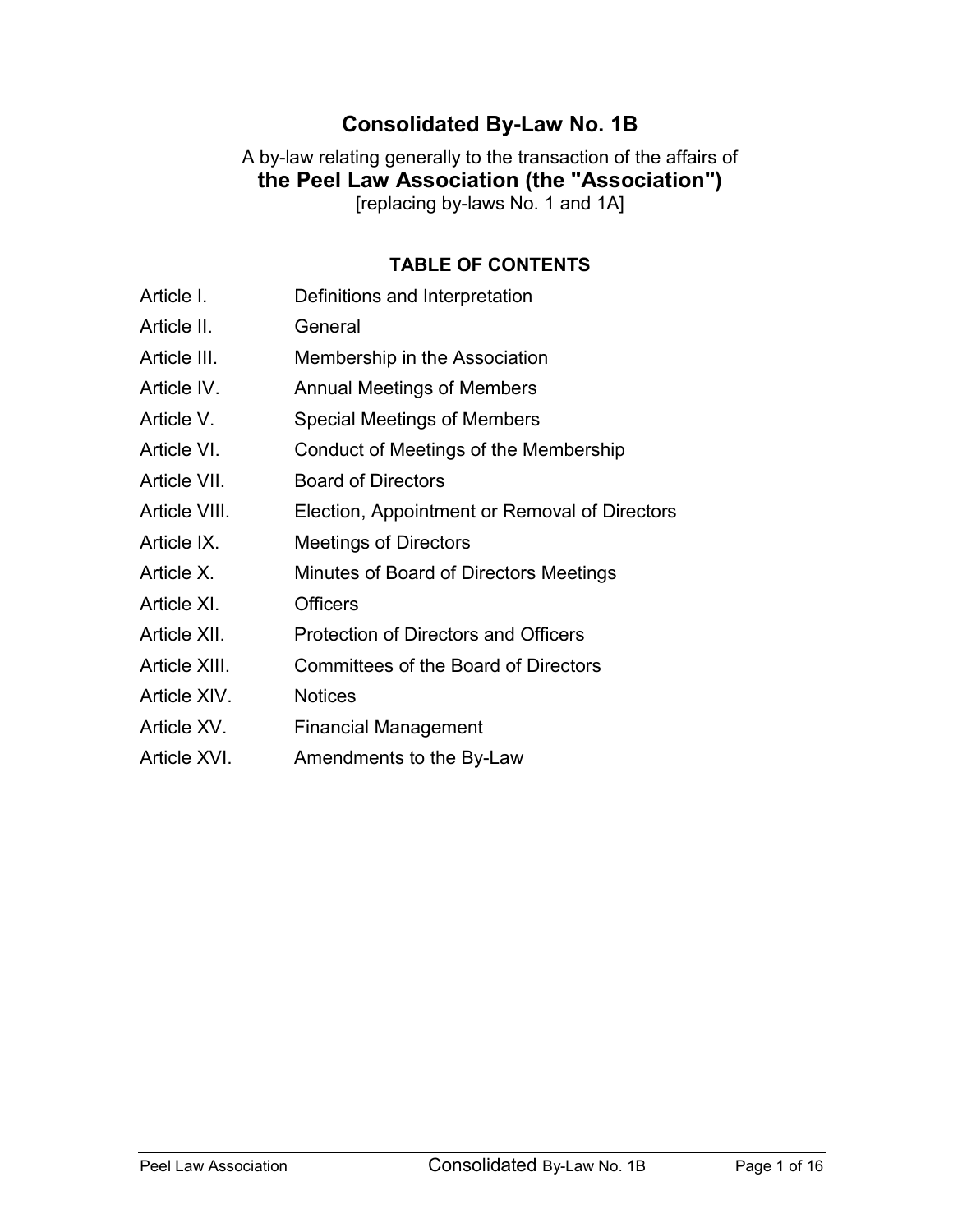## BE IT ENACTED as a by-law of the Peel Law Association as follows:

#### ARTICLE I DEFINITIONS & INTERPRETATION

- Section 1.01 Definitions. In this by-law and all other by-laws of the Peel Law Association, unless the context otherwise specified or requires:
	- (a) "Act" means the Corporations Act, R.S.O. 1990, c. C. 38, as amended, and every statute substituted for it;
	- (b) "the Association" means the Peel Law Association;
	- (c) "Board" means the Board of Directors of the Association;
	- (d) "By-law" means any by-law of the Association;
	- (e) "Meeting of the Membership" means an annual or special meeting of the members of the Association;
	- (f) "member" means a member of the Association, unless the context indicates a member of an Ontario County or District Law Association, or other organization;
	- (g) "Membership" refers to the members of the Association collectively;
	- (h) "Peel" means the Regional Municipality of Peel.
- Section 1.02 Terms. All terms contained in the by-laws defined in the Act shall have the meanings given to such terms in the Act.
- Section 1.03 Words. Words importing the singular shall include the plural and vice versa. Words importing the masculine shall include the feminine and neuter. Words importing persons shall include corporations, companies, partnerships, syndicates, trusts and any number of persons.
- Section 1.04 **Headings.** The headings used in the by-laws are for reference purposes only. Headings are not considered in construing the terms the by-laws or deemed in any way to clarify, vary or explain the effect of any such terms.

## ARTICLE II GENERAL

Section 2.01 **Mission.** The mission of the Association is to promote, protect and advance the interests of its members by providing resources to enhance the practice of law.

#### Section 2.02 **Objectives.** The objectives of the Association are as follows:

- (a) to provide a library with a full range of up-to-date services;
- (b) to provide and promote affordable, quality continuing legal education;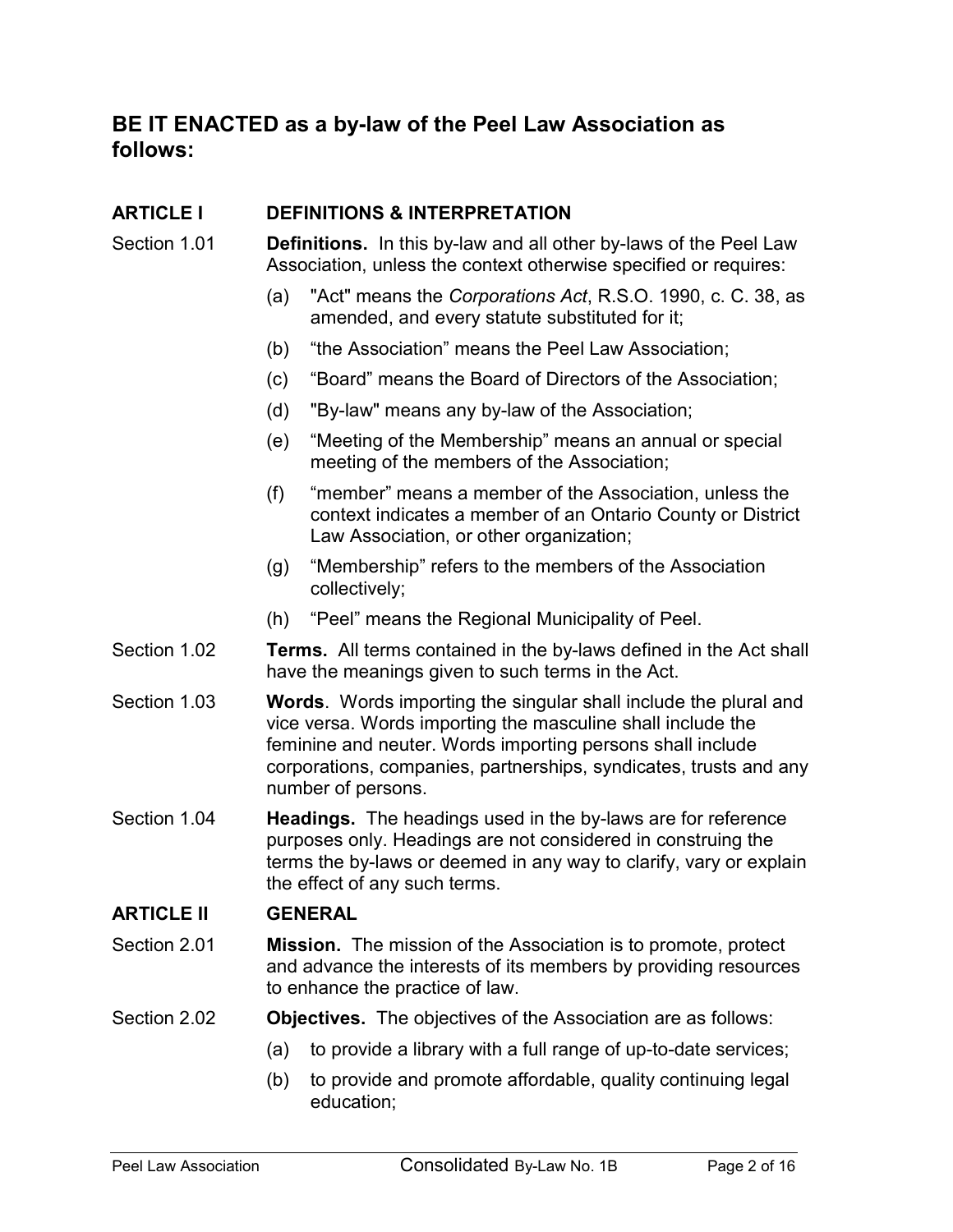- (c) to provide timely communication concerning matters of interest to its members;
- (d) to speak out on behalf of its members; and
- (e) to promote collegiality among its members by presenting a variety of social and recreational activities.
- Section 2.03 Head Office. The Board may by resolution set the head office location for the Association within Peel.
- Section 2.04 Seal. The seal, an impression of which is stamped in the margin, shall be the seal of the Association.
- Section 2.05 **Books and Records.** The Board shall ensure that all necessary books and records of the Association required by the Act, the bylaws of the Association or by any other applicable statute or law are regularly and properly kept.

#### ARTICLE III MEMBERSHIP IN THE ASSOCIATION

- Section 3.01 Classifications. There shall be the following classifications of members in the Association:
	- (a) Regular Members: Any lawyer in good standing of the Law Society of Upper Canada with an office or place of business in Peel.
	- (b) Out-of-County Member: Any lawyer in good standing of the Law Society of Upper Canada who is also a member in good standing of an Ontario county or district law association without an office or place of business in Peel.
	- (c) Newly Called Members: Any lawyer in good standing of the Law Society of Upper Canada called to the Bar five years or less with an office or place of business in Peel.
	- (d) Student Members: Any person who is a candidate for licensing as a lawyer and who is participating in an experiential training program of the Law Society of Ontario, including but not limited to:
		- (i) articles of clerkship, or
		- (ii) a Law Practice Program (as defined by the Law Society of Ontario).

[Amended 21 February 2019 by adding 3.01(d)]

(d) Special Members: Any person not eligible in one of the other classifications and who is, in the Board's discretion, entitled to special consideration. The Board may, as a condition of admitting any special member, provide for such privileges, benefits, voting and other rights as the Board deems appropriate.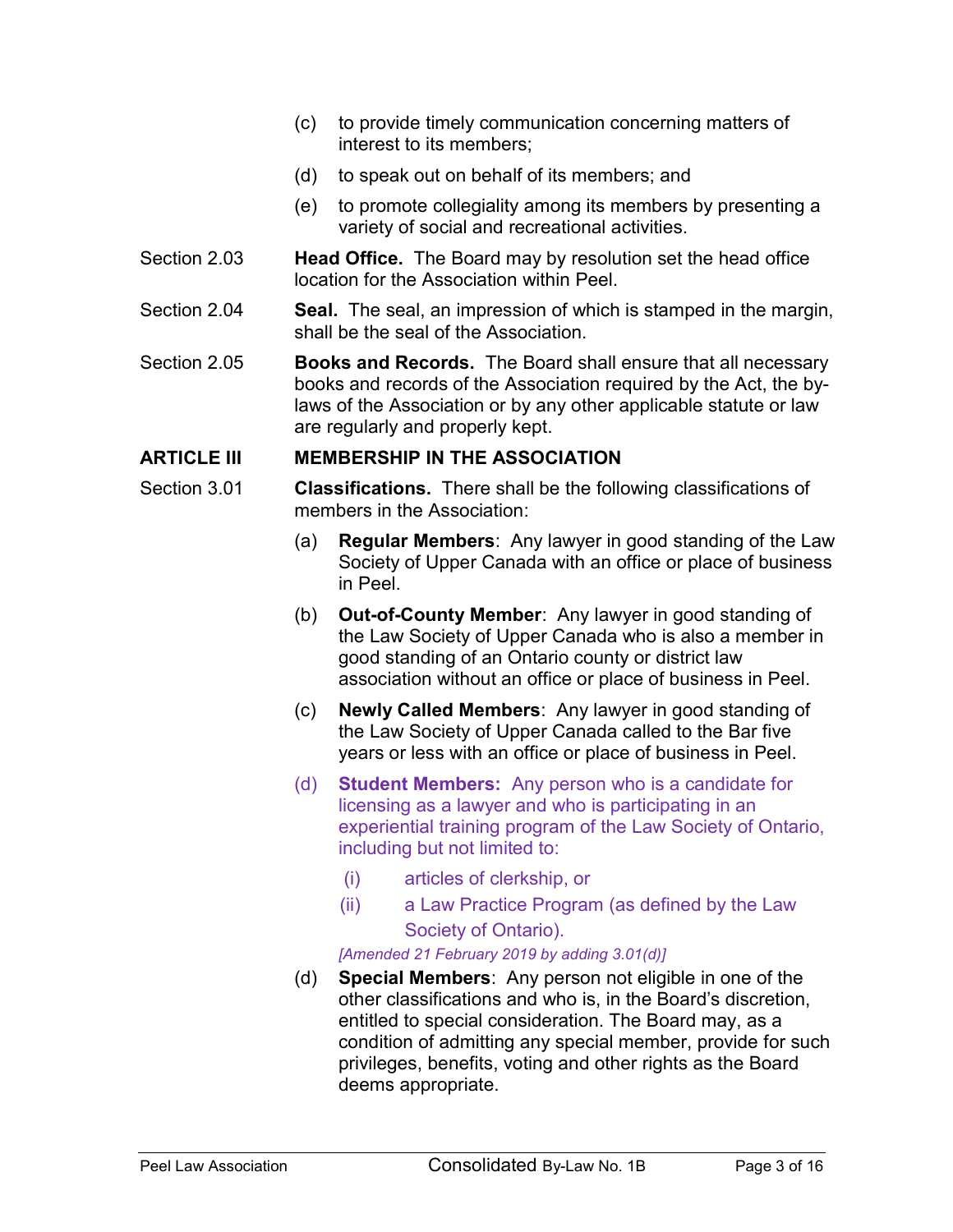- (e) Honorary Members: Any person may be admitted as an honorary member of the Association under the by-laws of the Association. When used in this by-law, "member" shall not include honorary members unless specifically stated otherwise. Honorary members are not entitled to receive notice of or attend or vote at any Meeting of the Membership of the Association. The Board may, at its discretion, grant such other privileges of membership to an honorary member as the Board deems appropriate.
- (f) Retired Members: Any person who has retired, in good standing, as a lawyer as regulated by the Law Society of Upper Canada (a.k.a. "Law Society of Ontario"), who is fiftyfive (55) years of age or older, and who is not practicing as a paralegal, may become a Retired Members who shall have the same rights as other members, not serve on the Board of Director and not have a vote, and are referred to as a "member" in the By-Laws.

[Amended 23 February 2018 by adding 3.01(g)]

Section 3.01.1 The Board of Directors may establish requirements for applicants for membership to demonstrate that they meet the relevant criteria.

[Amended 21 February 2019 by adding 3.01.1]

#### Section 3.02 Definitions.

- (a) An "office or place of business" means dedicated office space used by the lawyer regularly. That phrase does not include a mailing address or the use of space for meetings. There must be a real and substantial use of the location to practice law.
- (b) Member in Good Standing. A lawyer who is under an administrative suspension shall be deemed to be a lawyer in good standing of the Law Society of Upper Canada, for the purposes of the by-laws.
- Section 3.03 **Applications.** Application for membership in the Association is open to persons who are eligible in any of the classifications of members set out in this by-law. Acceptance of an application for membership requires the approval of the Board or any committee or person specifically appointed by the Board to be responsible for it.
- Section 3.04 **Dues.** The Board may fix annual dues or fees payable by the members. Members' dues for fees (the "Dues") need not be the same annual sum for each class of membership. The members shall be given ninety days written notice of the applicable Dues payable by them.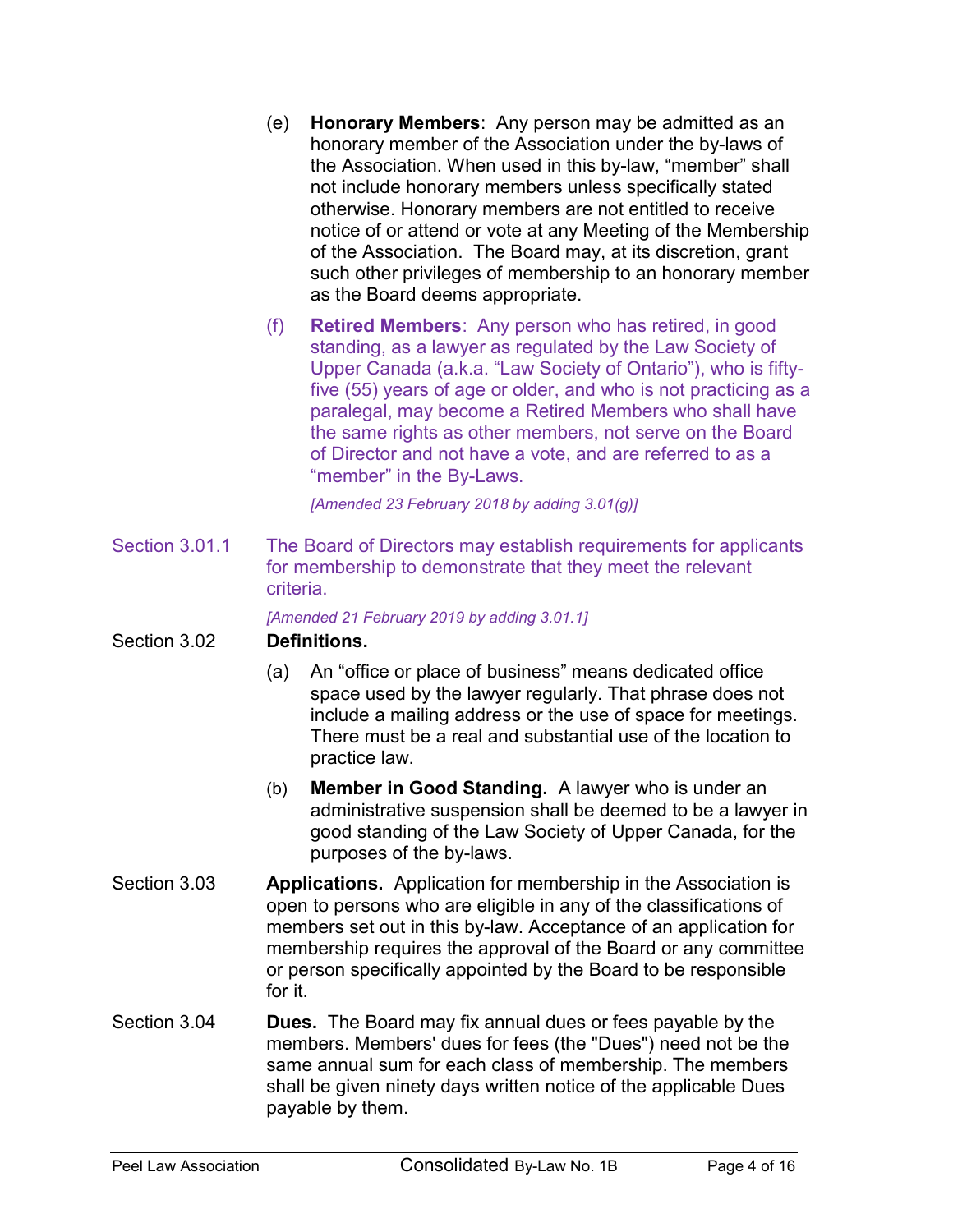- Section 3.05 **Default.** If Dues of a returning member remain unpaid for 91 days after the date of such notice, members in default automatically stop being members of the Association. Any such defaulting member may, on payment of all unpaid Dues, be reinstated as a member by the Association.
- Section 3.06 Privileges. All members, other than honorary and special members, are entitled to any privileges, rights and benefits of a member of the Association, including full library privileges.
- Section 3.07 **Resignation.** Any member may resign from membership in the Association on notice in writing to the Secretary of the Association.
- Section 3.08 **Rules.** The Board may establish rules and regulations related to the use of Association facilities or other privileges or benefits of membership.
- Section 3.09 **Suspension.** By a resolution of at least two-thirds of the Directors present at a meeting of the Board, all or some of the privileges and benefits of a member may be suspended for breaching the rules or regulations of the Association.

## ARTICLE IV ANNUAL MEETINGS OF MEMBERSHIP

- Section 4.01 **Place and Time.** The annual Meeting of the Membership shall be held at any place within Peel, on such day in each year and when as fixed by the Board.
- Section 4.02 **Financial Statements.** At annual Meetings of the Membership there shall be presented a financial statement of the Association and such other information or reports about the Association's affairs as the Act may require or the Board may decide.

## ARTICLE V SPECIAL MEETINGS OF MEMBERSHIP

- Section 5.01 **Request.** The Secretary shall call a Special Meeting of the Membership upon request:
	- (a) by the President or a Vice-President;
	- (b) on resolution of the Board; or
	- (c) by written request of not less than five per cent of the Membership.
- Section 5.02 **Place and Time.** A Special Meeting of the Membership may be held at any date and time and at any place within Peel.

#### ARTICLE VI CONDUCT OF MEETINGS OF THE MEMBERSHIP

Section 6.01 **Rules of Order.** The meetings shall be governed by Robert's Rules of Order, except as provided by by-law or by resolution from time to time.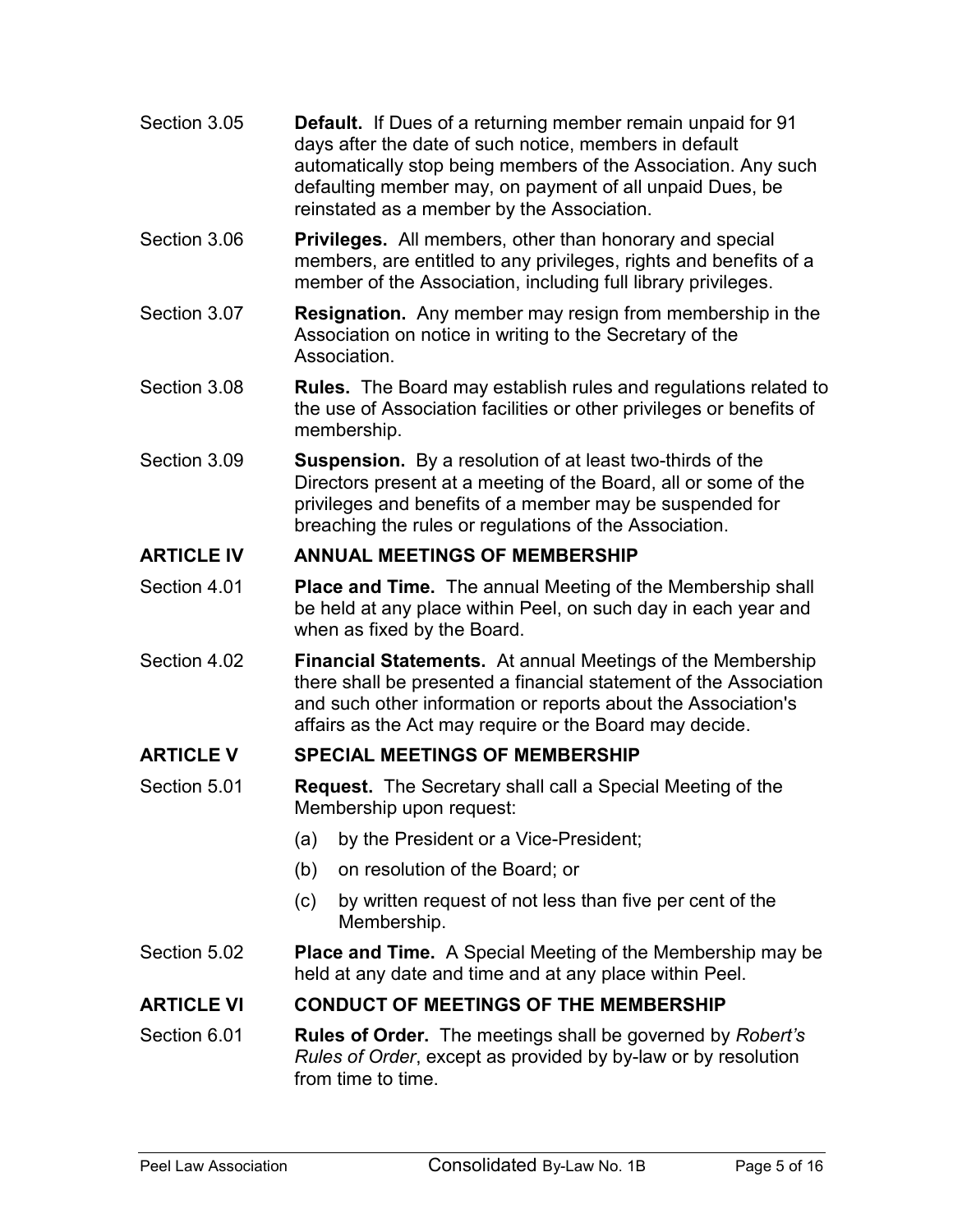- Section 6.02 **Notice.** Members shall be given at least ten days written notice of Meetings of the Membership.
- Section 6.03 **Contents of Notice.** The notice of a meeting shall include the date, hour and place of the meeting and the general nature of the meeting business.
- Section 6.04 **Notice of Special Business.** Notice shall be given of the nature of any special business intended to be raised at a Meeting of the Membership and, where appropriate, the text of any related motion.
- Section 6.05 Special Business Defined. "Special business" consists of any of the following:
	- (a) any proposed amendment to the by-laws of the Association;
	- (b) the removal of a Director or Officer from office;
	- (c) any motion for an expenditure of over \$10,000, other than those in the budget submitted by the Board; and
	- (d) such other business specified by by-law.
- Section 6.06 **Process for Notice of Special Business.** Notice of special business shall be given to the Secretary at least seven business days before the meeting of the Membership and the Secretary shall give notice to the members at least three business days before the said meeting.
- Section 6.07 Voting by Proxy. Notice of each Meeting of Membership shall state the member may vote by proxy and shall include the form of proxy to be used for such purpose.
- Section 6.08 Procedures for Proxies. All proxies, to be effective, are to be returned to the offices of the Association before 12:00 pm on the business day preceding the date of the meeting.
- Section 6.09 **Errors.** The accidental omission to give notice of any meeting or the non-receipt of any notice by anyone entitled to receive notice shall not invalidate any resolution passed or any proceedings taken at any Meeting of Membership, so long as the omission was made in good faith and notice of the meeting was posted on the home page of the Association website.
- Section 6.10 **Voting.** Subject to the provisions, by-laws that specifically require otherwise, a majority of votes decide every question presented to any Meeting of Membership.
- Section 6.11 **Deciding Vote.** If there is an equality of votes the chairperson has a second vote.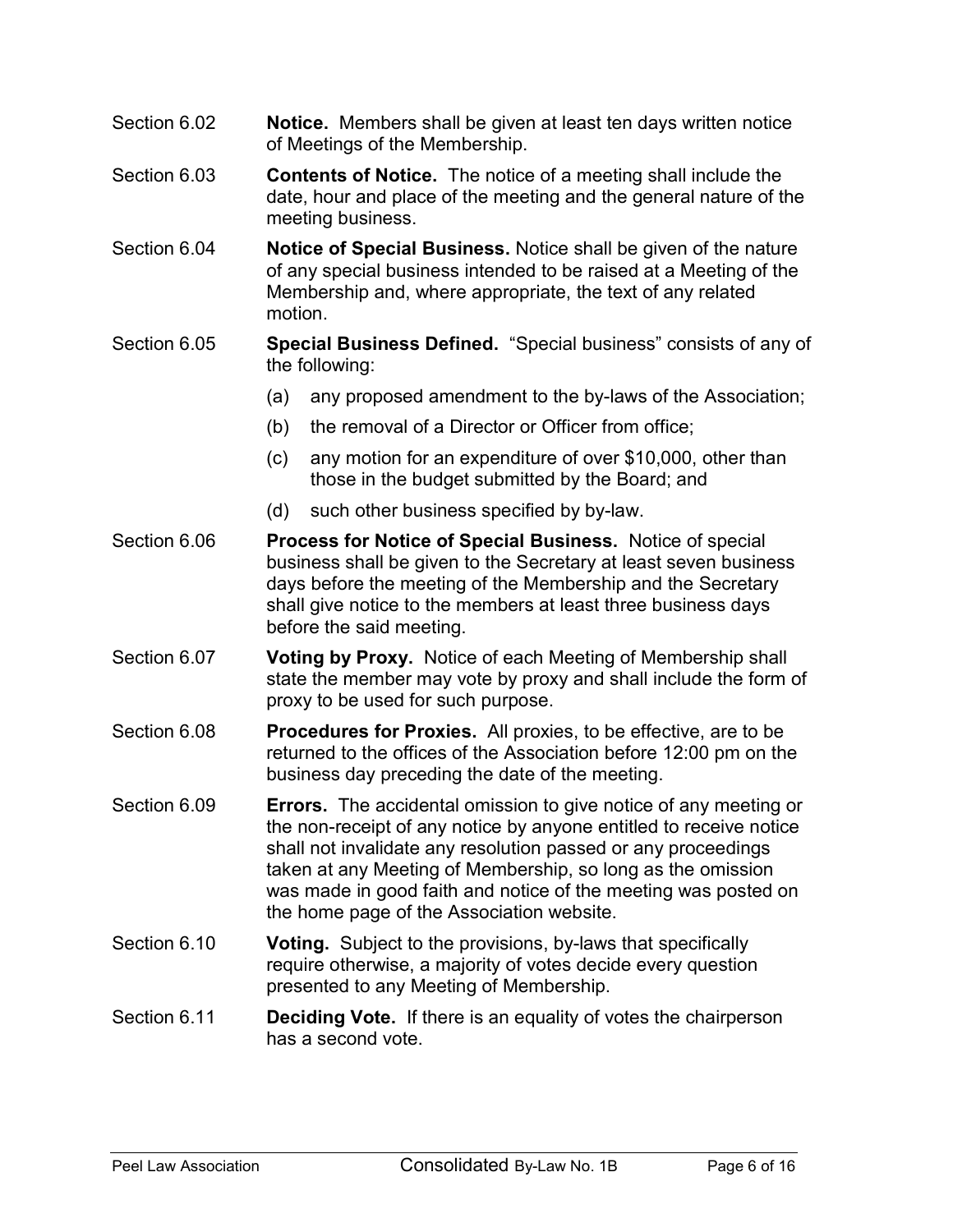- Section 6.12 **Requirement for Voting.** No Member of the Association can vote at a Meeting of the Membership unless the member's dues are paid.
- Section 6.13 Voting Method. Except as provided otherwise in the by-law, the chairperson may decide to conduct the vote by show of hands, poll or secret ballot.
- Section 6.14 **Request for Poll.** In any vote by show of hands, a declaration by the chairperson of the outcome shall be decisive evidence of the fact without proof of the number of votes recorded for or against the motion. However, any member present at the meeting may demand a poll to confirm the results of a vote by show of hands.
- Section 6.15 **Chair.** If the President and Vice-President(s) are absent, the members present shall choose another Director as a chairperson of the meeting. If no Director is present or if all Directors present decline to act as chairperson the members shall choose one of the members as chairperson.
- Section 6.16 **Election of Chair.** If at any meeting a vote is taken on electing a chairperson or about adjournment, it shall be taken immediately without adjournment.
- Section 6.17 When Vote Demanded. If a vote is demanded on any other question it shall be taken in the manner and at the time as the chairperson directs.
- Section 6.18 **Decisions.** The result of a vote is deemed the decision of members at the meeting at which the vote was demanded.
- Section 6.19 **Adjournment.** By resolution at any meeting, the meeting may be adjourned to a fixed time and place. Unless the adjournment date is less than seven days from the date of the original meeting, notice of the date and place of the new meeting shall be given to the Membership. Any business may be dealt with at any adjourned meeting which might have been dealt with at the original meeting under the notice calling the original meeting.
- Section 6.20 **Quorum.** The presence of two members in good standing shall be a quorum of any Meeting of the Membership for the choice of a chairperson and adjourning the meeting. For all other purposes, the presence of twenty-five members in good standing is necessary to make up a quorum and no business shall be transacted at any meeting unless the necessary quorum is present at the start of business.
- Section 6.21 Subject to a motion passed by the members attending the Meeting, Meetings of the Membership shall only be open, to:
	- (a) members of the Association,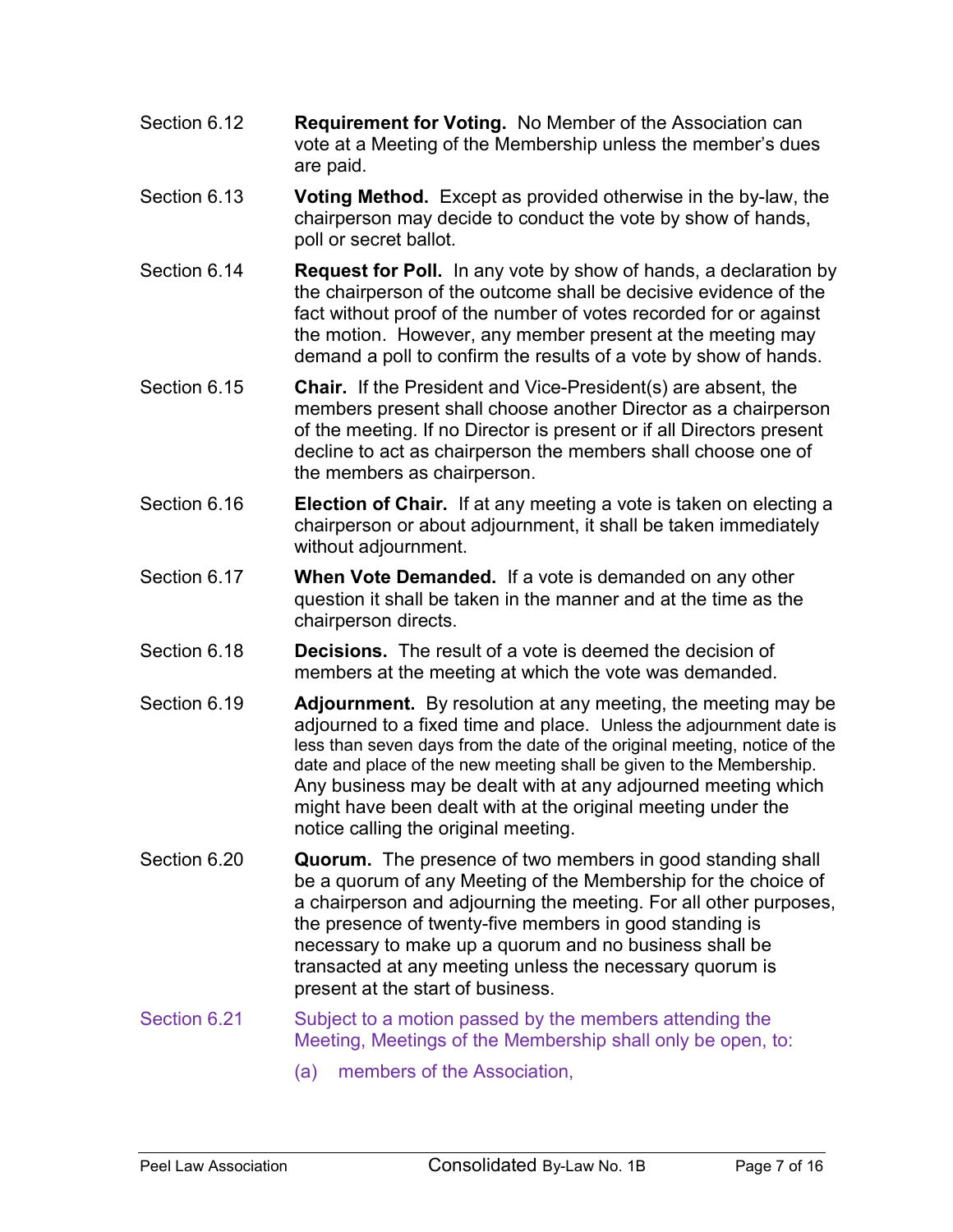- (b) the chief administrative employee of the Association and the Auditor of the Association, and
- (c) others by invitation of the chairperson of the meeting [Amended 21 February 2019 by adding 6.21]

#### ARTICLE VII BOARD OF DIRECTORS

- Section 7.01 **Directors.** A Board of eleven Directors shall manage the affairs of the Association. To be eligible for election or appointment as a Director, an individual shall be a member of the Association at their election or appointment or within ten days of their election or appointment. Every Director and:
	- (a) shall be at least eighteen (18) years of age;
	- (b) shall not be bankrupt nor the subject of a receiving order; and
	- (c) shall not be the subject of a court order declaring him or her mentally incompetent or incapable of managing their own affairs.

#### [Amended 27 February 2020]

- Section 7.02 Powers. Unless otherwise provided in the Act or these by-laws, the Board may do everything the Association could.
- Section 7.03 Rotation. Directors are elected under the by-laws and shall retire in rotation. At every annual Meeting of the Membership of the Association:
	- (a) there shall be at least five vacant Director positions; and
	- (b) an election of Directors shall be held for all vacant Director positions.
- Section 7.04 **Term.** A Director's term continues until the third annual meeting after the date of the meeting of their election or until the election or appointment of his or her successor, whichever is later.
- Section 7.05 **Exception.** If a Director is appointed or elected to complete less than eighteen months of the term of a departing Director, the remaining term will not be considered a term of office for the purposes of limitation on terms of a Director set out in these bylaws.
- Section 7.06 **No Remuneration.** The Directors shall serve without pay but may receive repayment for reasonable expenses incurred performing his or her duties. No Director shall directly or indirectly receive any profit from his or her position.
- Section 7.07 **Transition.** In order to put into affect the reduction of the number of Directors from fifteen to eleven as provided in the amendment to Section 7.01, the provision regarding Rotation in Section 7.03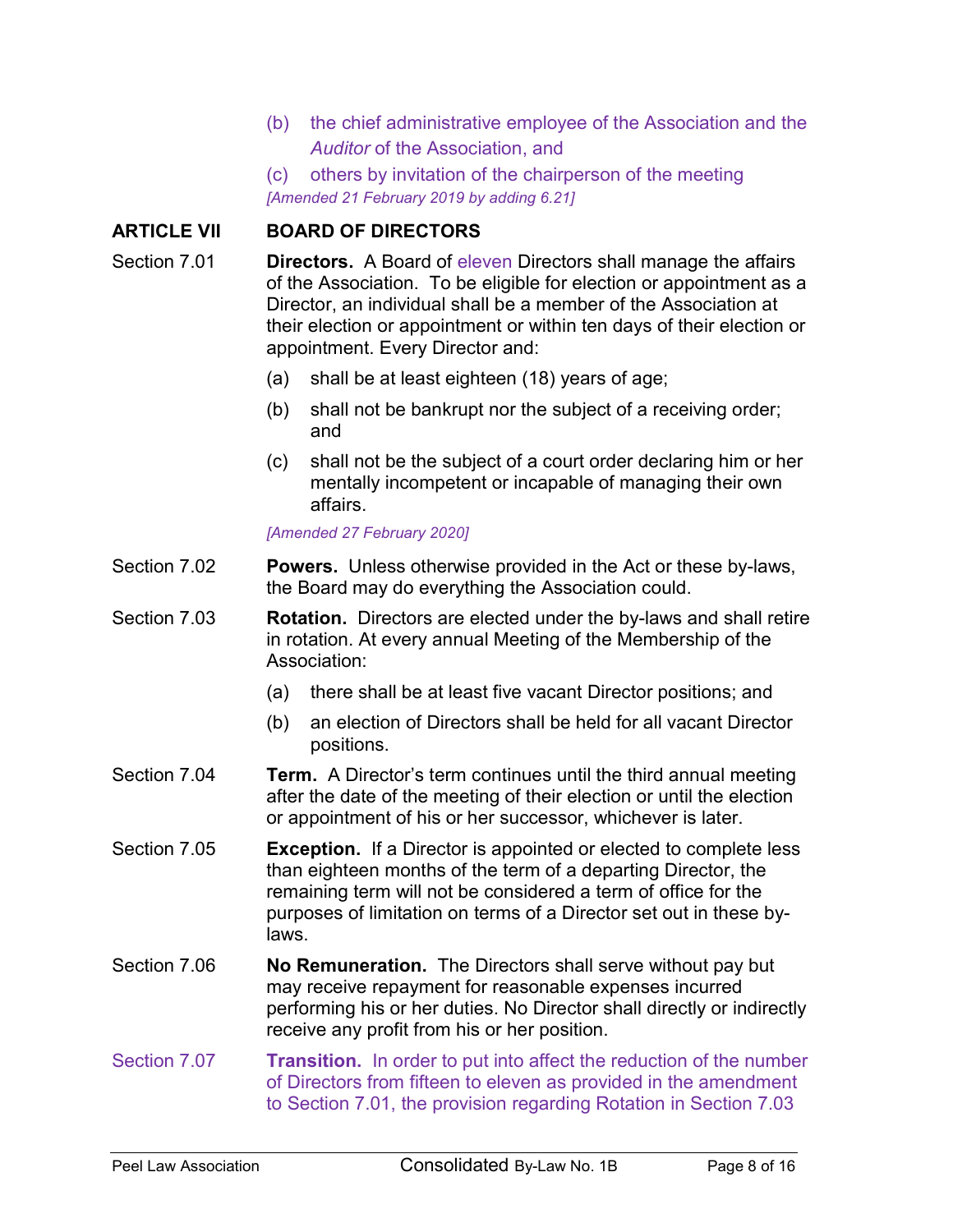shall be temporarily modified to provide that each year one vacant Director position shall not be filled, for four years commencing in the year 2021.

[Amended 27 February 2020]

#### ARTICLE VIII ELECTION, APPOINTMENT AND REMOVAL OF DIRECTORS

- Section 8.01 **Re-Election.** A retiring Director or a Director removed from office is eligible for re-election to the Board if otherwise qualified.
- Section 8.02 **Limitation of Terms.** Despite the foregoing no Director who has served three consecutive terms of office is eligible for re-election unless twelve consecutive months have passed since he or she was last a Director
- Section 8.03 Method of Election. Any election of Directors shall be by ballot, unless the members decide at the meeting by a two-thirds vote to conduct the election by a show of hands.
- Section 8.04 **Election.** The available Directors' positions shall be filled by those candidates receiving the largest number of votes. If two or more candidates receive an equal number of votes for the last available position, balloting will continue by the members present to elect the candidate.
- Section 8.05 Acclamation. If, at the annual Meeting of the Membership, the number of candidates for the position of Director equals or is less than the number of vacancies, then the chair of the meeting shall be deemed to have cast one vote in favour of the candidates and they shall be thereby elected as Directors.
- Section 8.06 **Vacancy.** If there is a vacancy on the Board, the Board may appoint a replacement Director from qualified members. Otherwise, the vacancy shall be filled at the next Meeting of the Membership.
- Section 8.07 **Term of Replacement Director.** Any Director appointed or elected to fill a vacancy shall hold office for the unexpired term of the Director who finished as a Director.
- Section 8.08 **Cease to Act.** A Director shall stop being a Director of the Association if any of the following occurs:
	- (a) the Director ceases to meet the requirements for being a Director set out in this by-law;
	- (b) the Director dies;
	- (c) the Director misses three consecutive meetings or fifty per cent of the regularly scheduled meetings of the Board, and the Board decides by resolution to remove the Director;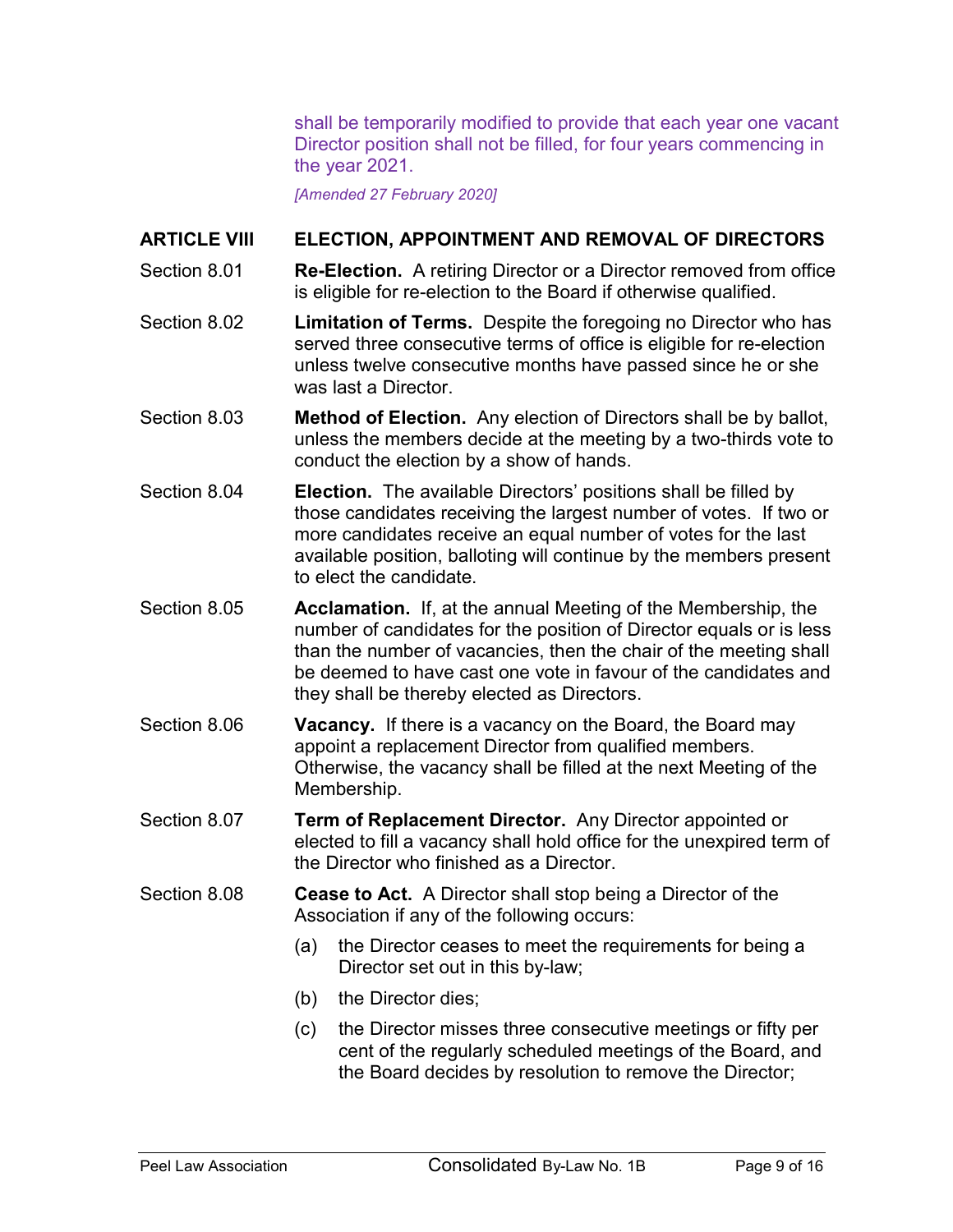- (d) the Director delivers a written resignation to the Secretary of the Association; or
- (e) the Director stops being a Member of the Association.
- Section 8.09 **Removal.** At a Meeting of the Membership, a Director may be removed before completing his or her term, by a resolution of at least two-thirds of the votes cast at the meeting. A majority of votes cast at the meeting will elect a replacement Director. The replacement Director will complete the rest of the term of the removed Director.

#### ARTICLE IX MEETINGS OF THE BOARD OF DIRECTORS

- Section 9.01 Location and Times. Meetings of the Board may be held at any place in Peel, on the dates and times decided by the Board.
- Section 9.02 Meeting Forums. Meetings of the Board may be conducted in person, telephonically or electronically using interactive Internet based forums.
- Section 9.03 Rules of Order. The meetings shall be governed by Robert's Rules of Order, except as provided by by-law or by resolution, from time to time.
- Section 9.04 Schedule and Notice. The Board shall, by resolution, set the dates, times and places of the regular meetings of the Board. The Secretary shall give notice of the schedule of the regular meetings of the Board, at least ten days before the first meeting in the said schedule.
- Section 9.05 Request for Special Meeting. Any of the following may request a meeting of Board:
	- (a) the President;
	- (b) a Vice-President; or
	- (c) any two Directors, and

the request shall set out the special issues to be discussed at the meeting and the text of any related motions.

- Section 9.06 Secretary to Call Special Meeting. On such request, the Secretary, within seven days of receipt, shall call a special meeting of the Board. Notice of a special meeting of the Board shall be given to all Directors at least three business days prior to the meeting.
- Section 9.07 Notice of Special Meeting. Notice of special meeting of the Board may be given by making an announcement at a Meeting of the Membership and need not be made three business days in advance of the special meeting of the Board.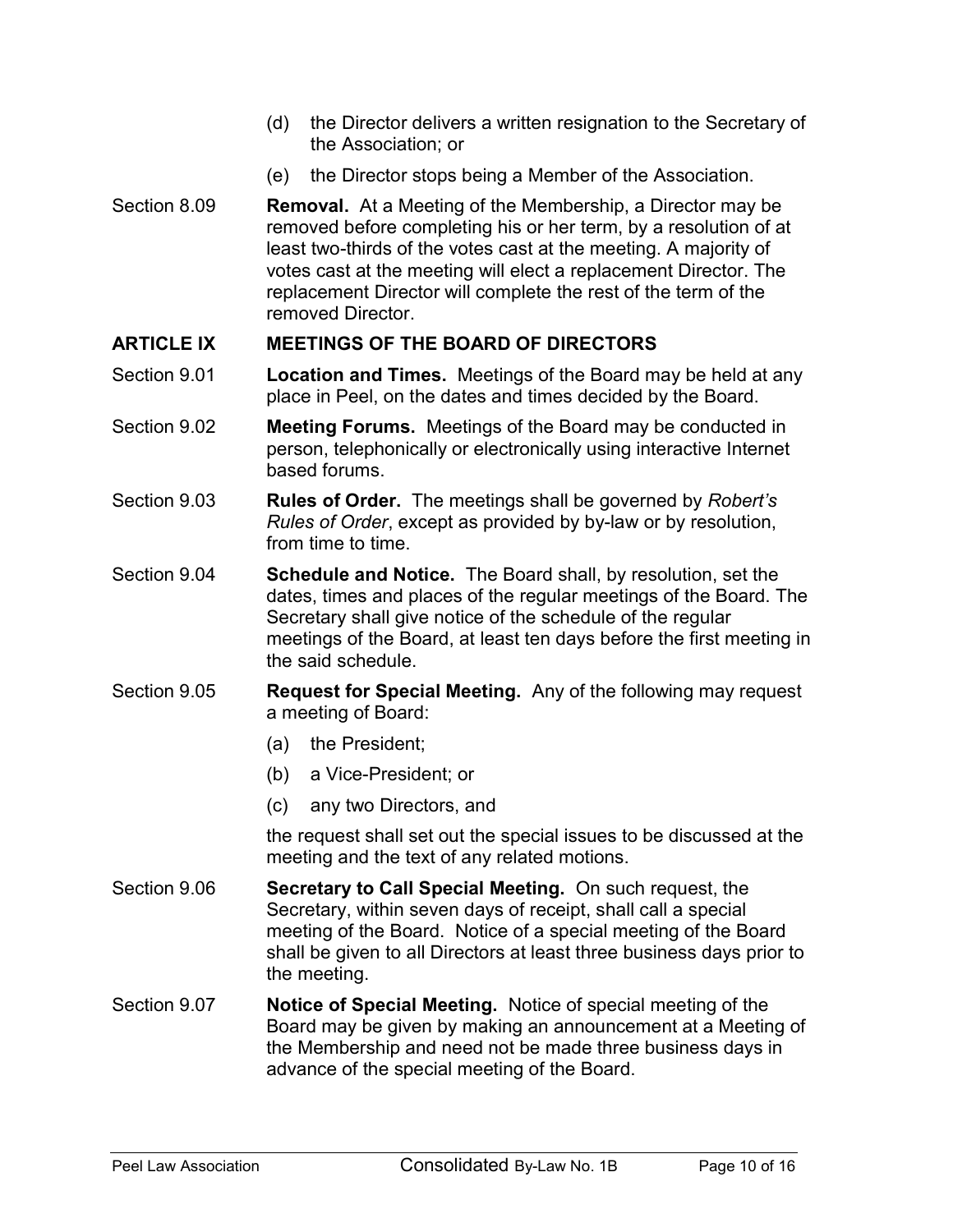- Section 9.08 Waiver of Notice. Directors may waive notice of any meeting of the Board or any irregularity in the notice of such meeting or in the conduct of such meeting. A waiver is valid whether made before or after the meeting to which the waiver relates.
- Section 9.09 Quorum. A majority of Directors shall form a quorum for transacting business at a meeting of the Board. A majority of the votes cast at any meeting of the Board will decide any question. In case of equality of votes, the chair of the meeting shall have a second vote.
- Section 9.10 **Notice of Special Business.** Notice shall be given of the nature of any special business intended to be raised at a meeting of the Board and, where appropriate, the text of any related motion.
- Section 9.11 **Special Business Defined.** "Special business" consists of any of the following:
	- (a) any proposed amendment to the by-laws of the Association;
	- (b) the removal of a Director or an Officer from office;
	- (c) suspension of the privileges or benefits of a member;
	- (d) authorization of any single transaction of a value of over \$10,000;
	- (e) authorization to incur expenditures above the line item in the budget of more than \$5,000;
	- (f) dismissal of any employee of the Association; and
	- (g) such other business that may be specified by resolution of the Board, upon notice in advance to the Directors.
- Section 9.12 **Process for Notice of Special Business.** Notice of special business shall be given to the Secretary at least seven business days before the meeting of the Board and the Secretary shall give notice to the Directors at least three business days before the said meeting.
- Section 9.13 **No Proxies.** No proxies may be used by Directors at Board meetings.
- Section 9.14 Written or Email Resolutions. Subject to the Act, the letters patent and the by-laws, a written or email resolution is as valid as if passed at a meeting of the Board, if:
	- (a) all Directors approve the motion and the passing of the resolution; and
	- (b) the Director's approval is evidenced by
		- (i) his or her written signature to a document containing the text of the motion; or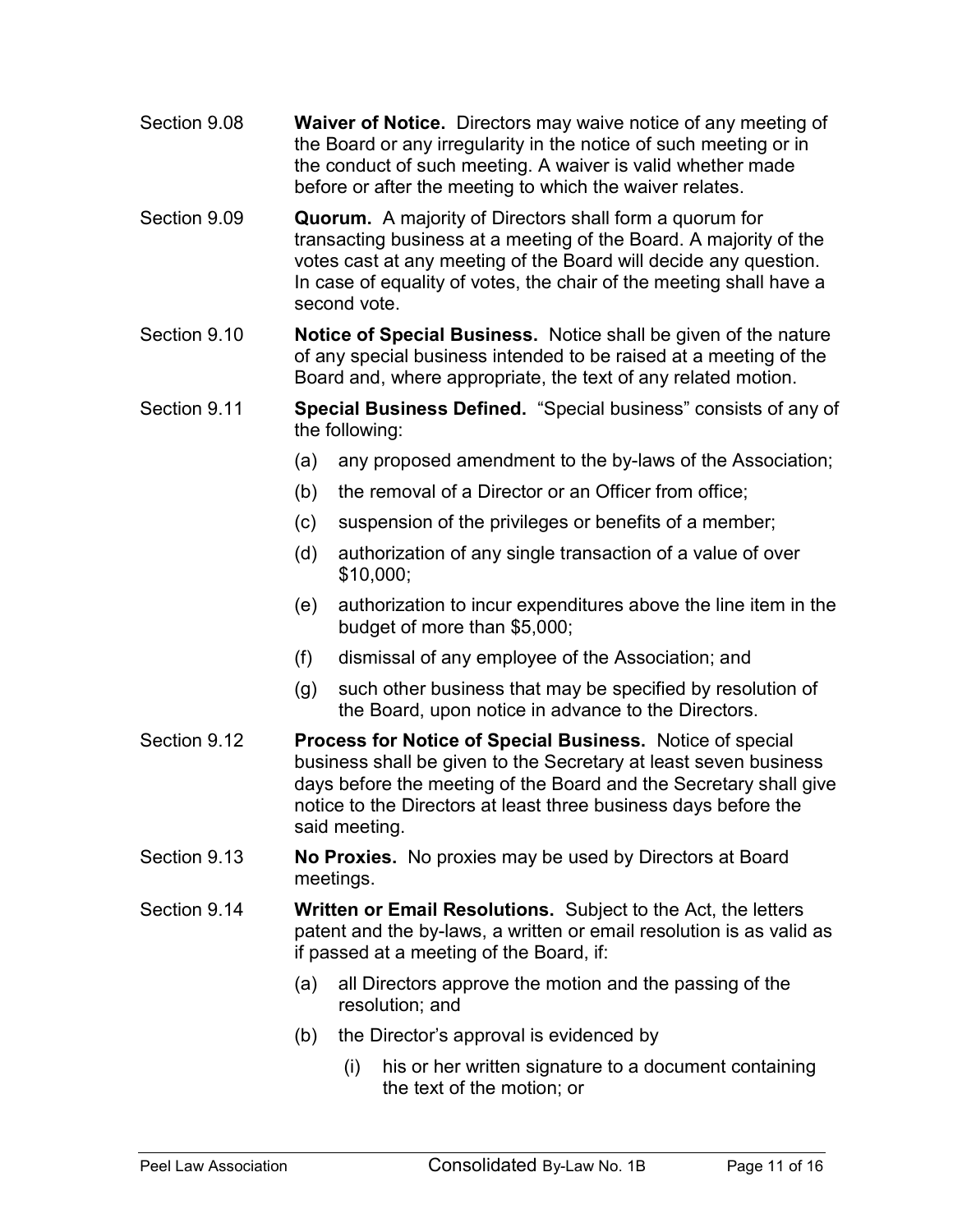(ii) his or her electronic signature in an e-mail containing the text of the motion, sent from the Director's email address on record with the Association.

### ARTICLE X MINUTES OF BOARD OF DIRECTORS MEETINGS

- Section 10.01 **Viewing.** A Member of the Association is entitled to view the approved minutes of meetings of the Board, unless the Board decides otherwise by resolution. If all or part of the minutes of a meeting of the Board is not to be made available to the Members, then the records available to the Membership shall indicate that all or part of the minutes is withheld.
- Section 10.02 **Distribution of Drafts.** Draft minutes of the Board meetings, not yet approved, shall be distributed to Directors at least three business days before the next meeting of the Board.
- Section 10.03 Approval. The approved minutes of Board meetings, in their entirety, shall be available to all Directors upon request.

#### ARTICLE XI COMMITTEES OF THE BOARD OF DIRECTORS

- Section 11.01 **Establishment.** The Board may set up those committees as it considers necessary to help it in carrying on the affairs of the Association. The Board shall prescribe the duties of the committees and the manner of their operation.
- Section 11.02 External Committees. As well as internal committees that deal specifically with the affairs of the Association, the Board may appoint and remove members to represent the Association on external committees.
- Section 11.03 Change of Appointees. When a member appointed to an external Committee by the Board stops being a member or is removed from the Committee by the Board, the Secretary will give notice to the external Committee the individual no longer represents the Association.

## ARTICLE XII OFFICERS

- Section 12.01 **Election.** The Board shall, annually or more often if needed, elect a President and one or more Vice-Presidents, a Secretary and a Treasurer. All of these officers must be members of the Board. The Board may appoint the same person as the Secretary-Treasurer. The Board may appoint other officers and agents as they consider necessary who shall have such authority and shall perform such duties as prescribed by the Board.
- Section 12.02 Removal. The Board may, by resolution of at least threequarters of Directors present at a meeting of the Board, remove an officer from the position.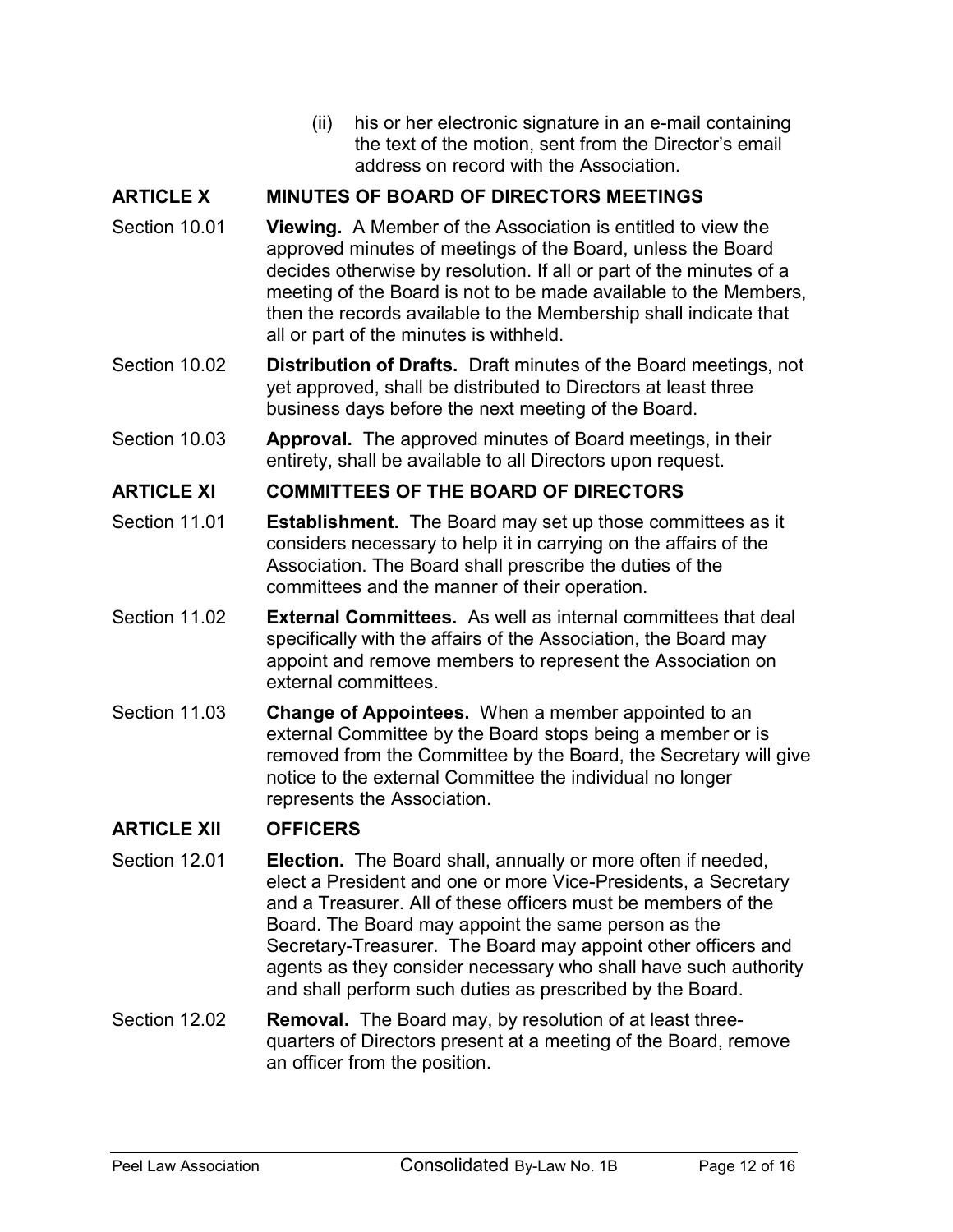- Section 12.03 **Unable to Act.** Where any officer is absent or unable to act, the Board may delegate all or any of the powers of the officer to any other officer or to any Director for such time as the officer is absent or unable to act.
- Section 12.04 The President. The President shall:
	- (a) preside as chair at all Meetings of the Board and of the Membership, when present;
	- (b) be the chief executive officer of the Association;
	- (c) represent the Association in dealings with The County and District Law Presidents' Association, or any successor organization; and
	- (d) have such other powers and responsibilities as may be delegated by or authorized by the Board.
- Section 12.05 The Vice-President(s). The Vice-President(s) shall:
	- (a) exercise the duties and powers of the President during the absence or incapacity of the President; and
	- (b) have such other powers and responsibilities as may be delegated by the President or authorized by the Board.
- Section 12.06 **If More than One Vice-President.** Where there is more than one Vice-President, the order of precedence shall be specified.
- Section 12.07 The Secretary. The Secretary shall:
	- (a) act as secretary of all meetings of the Board and of the Membership, when present;
	- (b) have charge of the minute books of the Association and the documents and registers referred to in the Act; and
	- (c) perform all duties incidental to his or her office or that is properly required of him or her by the Board.
- Section 12.08 The Treasurer. The Treasurer shall:
	- (a) ensure that appropriate financial controls are in place for the disbursement of the funds of the Association;
	- (b) have the care and custody of all the funds and securities of the Association, subject to the terms of any resolution of the Board;
	- (c) oversee the deposit of such funds in the name of the Association in banks or depositories as the Board may direct;
	- (d) oversee the collection of all fees and all disbursement of funds;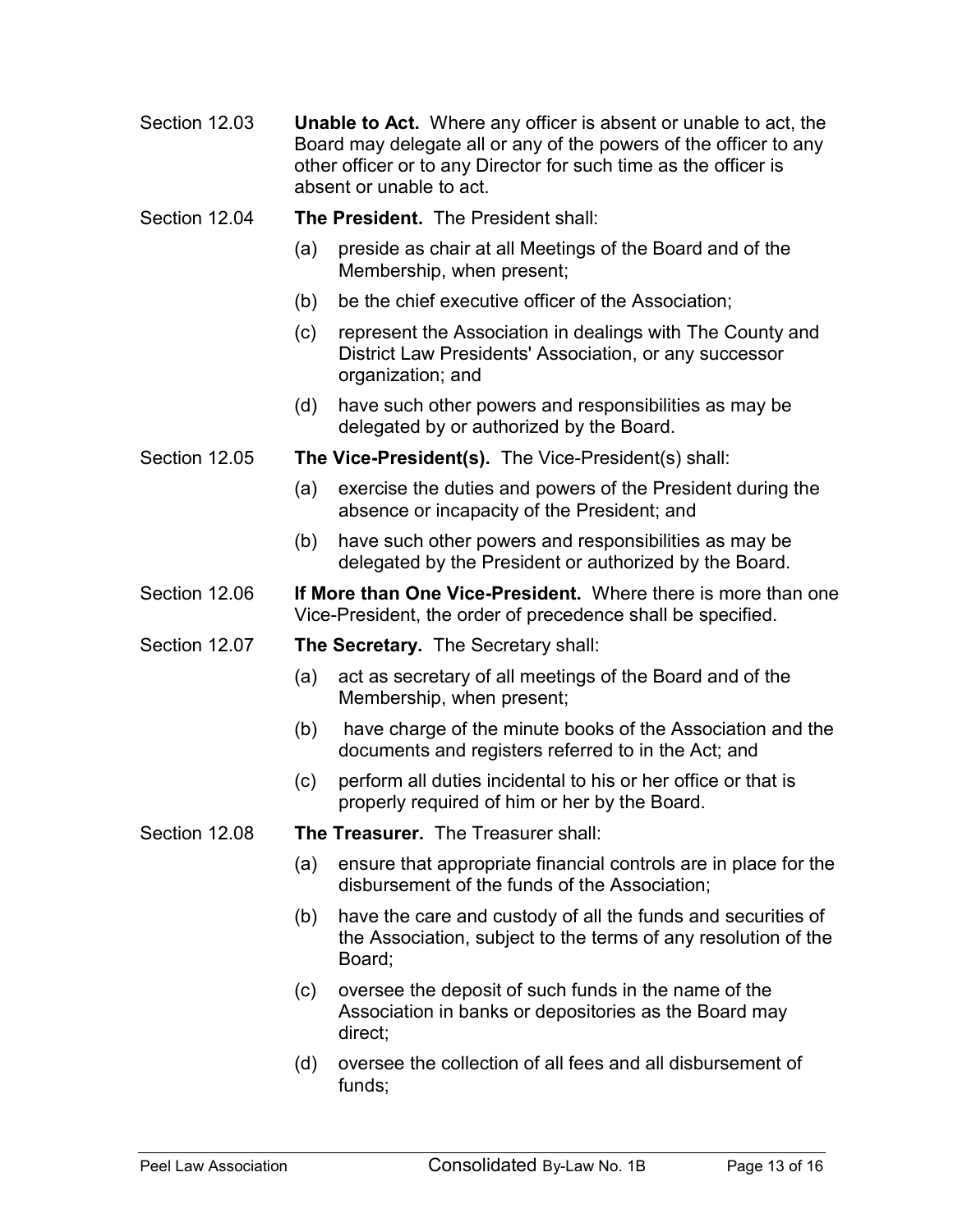- (e) oversee the keeping of accounting records required by the Act;
- (f) shall table the financial statements of the Association for the preceding financial year at the Annual Meeting of the Membership; and
- (g) perform all duties incidental to his or her office or that is properly required of him or her by the Board.
- Section 12.09 Vacancy. If any office becomes vacant because of death, resignation, removal or disqualification the Board shall appoint another Director to fill the vacancy.

#### ARTICLE XIII PROTECTION OF DIRECTORS AND OFFICERS

- Section 13.01 **Indemnity.** Every Director and Officer of the Association who has acted honestly shall be indemnified and saved harmless out of the funds of the Association from and against:
	- (a) all costs, charges and expenses whatsoever that the Director sustains or incurs in or about any action, suit, or proceeding that is brought, commenced or prosecuted against the Director in relation to any act, deed, matter or thing whatsoever, made, done or permitted by the Director in relation to the execution of the duties of the Director, including any duties as an Officer of the Association; and
	- (b) all other costs, charges and expenses that are sustained or incurred by the Director in relation to the affairs of the Association, except any costs, charges or expenses as are occasioned by the wilful neglect, default or lack of authority of the Director.
- Section 13.02 No Liability. No Director shall be liable to the Association for any loss, damage or expense happening to the Association, unless caused by the Director's acts or omissions in bad faith, fraudulent act or willful neglect.
- Section 13.03 Directors' Insurance. Subject to applicable law, the Association shall purchase and maintain insurance for the Directors and Officers of the Association against any liability incurred by the Director or Officer, in the capacity as a Director or Officer of the Association, except where liability relates to the person's failure to act honestly and in good faith with a view to the best interests of the Association.

#### ARTICLE XIV NOTICES

Section 14.01 Method. Where notice is required under these by-laws, notice may be given by personal service, prepaid mail, fax or e-mail. The Association can rely on the address, fax number or email as it appears in the records of the Association.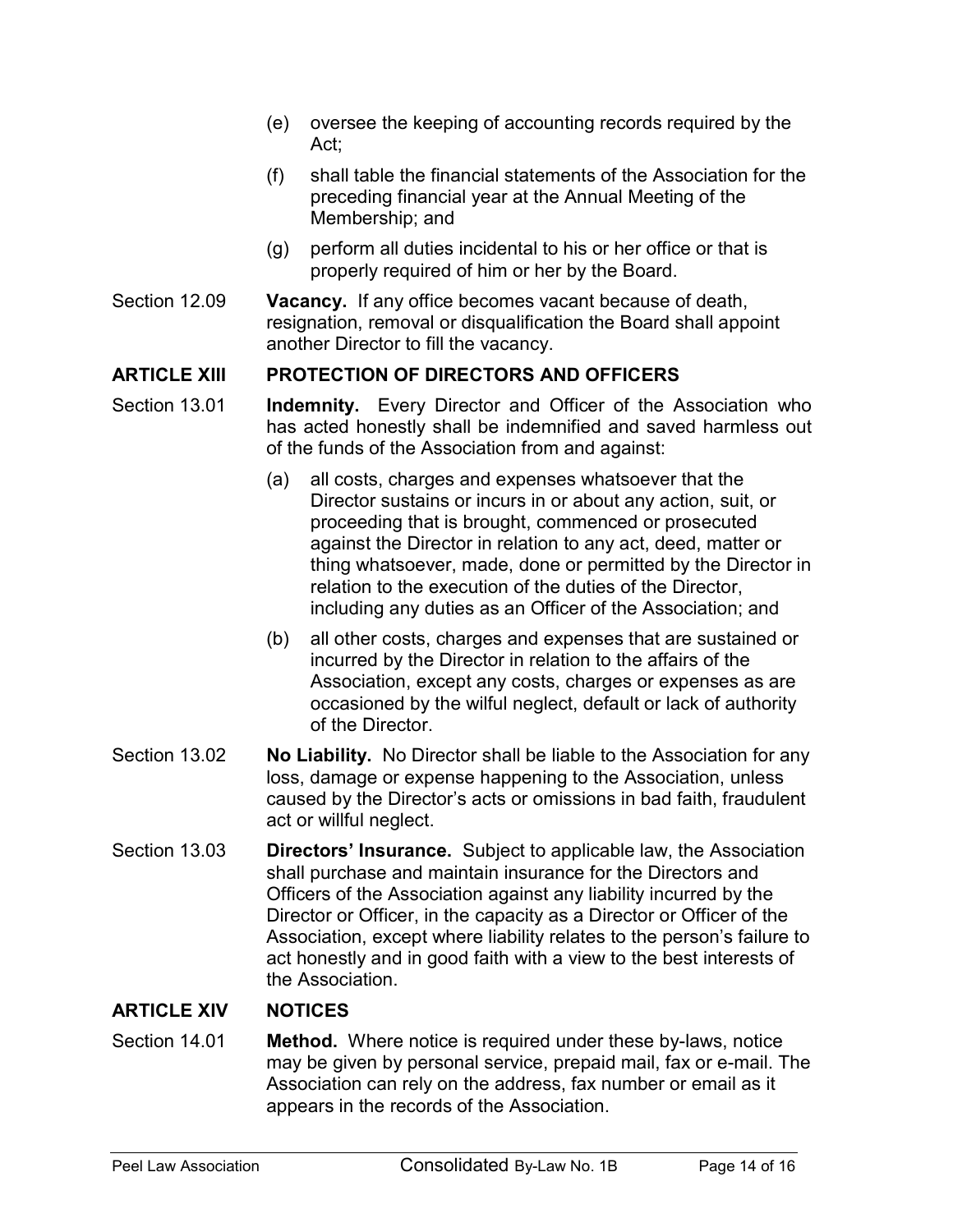- Section 14.02 When Effective. Personal service is effective immediately. Prepaid mail delivery is effective five days after posting. Fax delivery is effective on successful transmission. Email is effective upon sending, unless a message is sent that the email failed to reach its addressee.
- Section 14.03 Counting Days. When counting the days for service of a notice the day of service or posting or transmitting is not counted.
- Section 14.04 **Business Days Defined.** In this by-law "business days" means Monday through Friday except where such days fall on statutory holidays.
- Section 14.05 **Signature.** The signature to any notice may be written, stamped, typewritten or printed or partly written, stamped, typewritten, printed or electronic.
- Section 14.06 **Certificate.** A certificate of any officer or authorized employee of the Association about service of any notice under the by-laws is decisive evidence. Such certificate is binding on every member, Director, officer or auditor of the Association.

## ARTICLE XV FINANCIAL MANAGEMENT

- Section 15.01 **Use of Moneys.** Subject to the Letters Patent of the Association, all moneys of the Association shall be used for the objectives of the Association and in such manner as the Board may deem necessary for managing the affairs of the Association.
- Section 15.02 **Signatures Cheques.** All cheques; drafts; or orders to pay money; all notes and acceptances; and bills of exchange, requires the signatures of two persons designated by the Board, but:
	- (a) shall include at least one Director of the Association; and
	- (b) may include an employee of the Association.
- Section 15.03 Signatures Other. The Board is allowed by resolution to appoint any person for the Association either to enter and sign contracts, documents or instruments in writing or to sign specific contracts, documents or instruments in writing.
- Section 15.04 **Audit.** Auditor of the Association, being a member of the Canadian Institute of Chartered Accountants, shall be appointed at the annual Meeting of the Membership, to audit all accounts for the next ensuing financial year of the Association, and all the accounts and all books of accounts maintained by the Association shall be submitted to them for their examination and their report prior to the next Annual Meeting.
- Section 15.05 Board to Manage Finances. The Board shall manage the financial affairs and may, by resolution of the Board, carry out